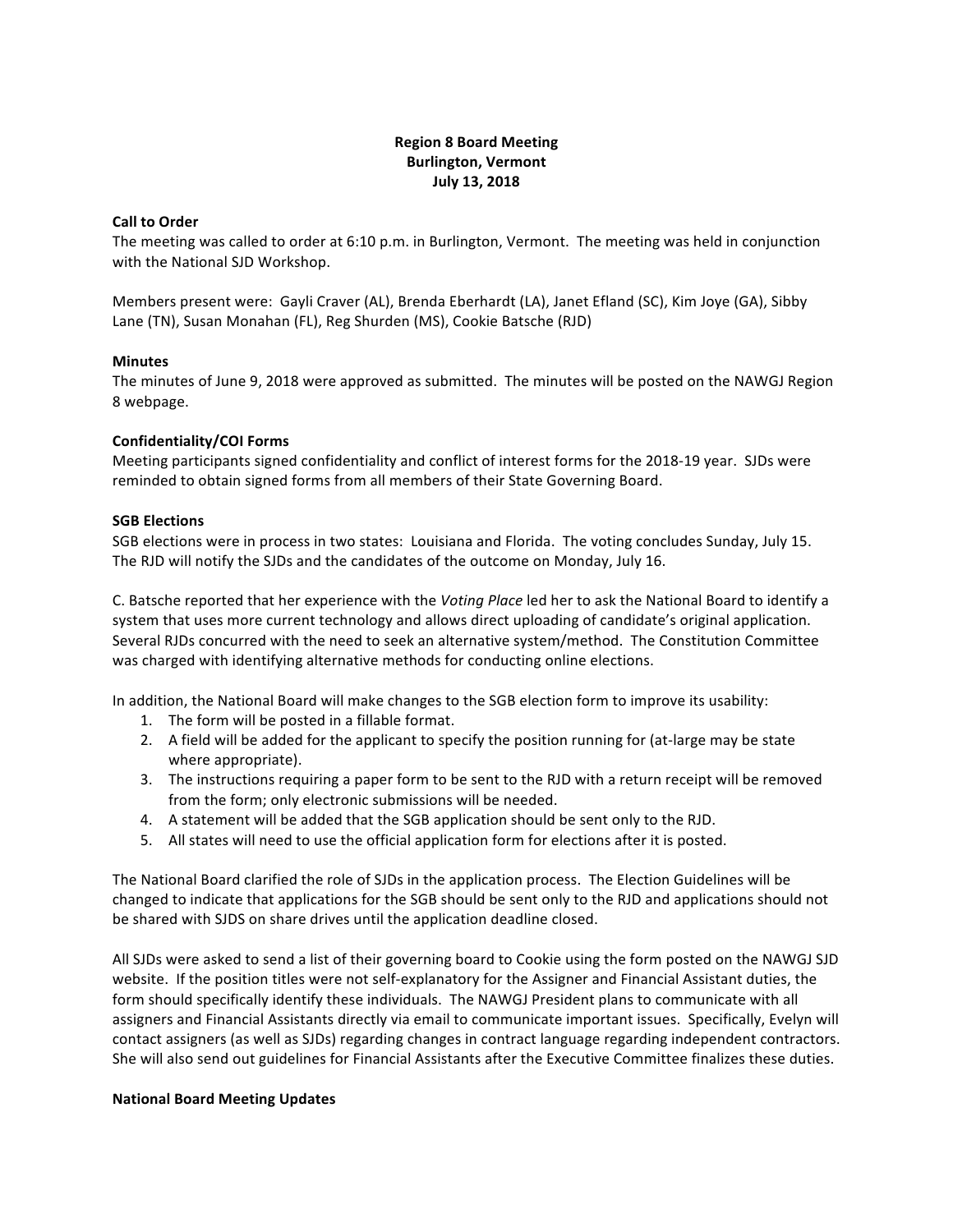Per Diem for Burlington was announced to be \$12 breakfast; \$18 lunch; \$34 dinner.

# **Testing/Ratings Task Force (CB, Marilyn, Anne)**

The NAWGJ Board established a Task Force to collect information, concerns, and suggestions for testing of National and Brevet judges in the future. The primary emphasis will be on identifying alternatives that will allow for ongoing quality monitoring and improvement but with "Less Stress and More Education." C. Batsche will chair the Task Force along with Marilyn and Ann Hepner. Input was obtained from all SJDs in attendance at the national meeting to inform the development of the report. The Task Force will also consider a recommendation to add categorical ratings within the National category; however, the SJDs at the national meeting had a mixed reaction to this proposal. Nevertheless, the importance of recognizing achievements and providing incentives for long-standing judges was recognized and will be discussed as part of the process.

# Annual Statistical Report dates now July 1 - June 30

Prior to the national meeting, Terri Robertson had asked if the dates for the annual statistical report could be changed to correspond to a fiscal year of July  $1 -$  June 30 instead of a federal fiscal year. The National Board agreed with this recommendation and the dates will be changed in the Operating Code beginning with the current year. The National President uses the data on the statistical report to prepare the National Report she prepares each year and she agreed that this change was appropriate for her report as well. The inventory report will need to continue on the federal fiscal year because Director of Finance has to report inventory as part of her annual report to the IRS. However, given the changes made last year regarding the threshold for inventory reporting, few SJDs have inventory to report.

The statistical report is now available as a fillable form on the SJD website. It is due to RJD November 20 and due to Patty/Evelyn November 30 of each year.

**Judging Contracts.** The language in judging contracts will be changed to use the word "engagement" rather than "employment" in order to accurately reflect our status as independent contractors. The NAWGJ President will notify all SJDs and assigners to ensure all forms of contracts are changed. C. Batsche was asked by the national board to contact Julie King so she could make this change in gymjas. (Post-meeting update: *Julie* made this change in the gymjas contract immediately following the meeting). In addition, Julie was give approval to use the long form of the contract to include new elements in gymjas for hotel, travel, and other related expenses following a request from Region 8 SJDs at the June, 2018 meeting with Julie King. *(Post meeting note: Julie indicated this request was in the cue for development but would take time to develop).* The board expressed appreciation for the advancements in assigning that have resulted from the development and implementation of gymjas.

#### **Financial Report Changes and Electronic Signatures**

Based on a recommendation from Gayli Craver, the Quarterly Financial Report form will be modified to add a signature line for the "four-eyes" reviewer directly on the form rather than having to sign the Financial Review Forms. This recommendation prompted the National Board to implement other changes as follows:

- 1. The financial reports should still be reviewed monthly by the Financial Assistant but will only need to be signed by the Financial Assistant quarterly (rather than monthly).
- 2. The Board officially adopted the use of electronic signatures as official signatures on all NAWGJ forms the exception of the signature of the Financial Assistant review of the quarterly report. The Financial Assistant's signature must be an original handwritten signature. After obtaining the signature, the form may be scanned and submitted electronically.

#### **Term Limit Proposal**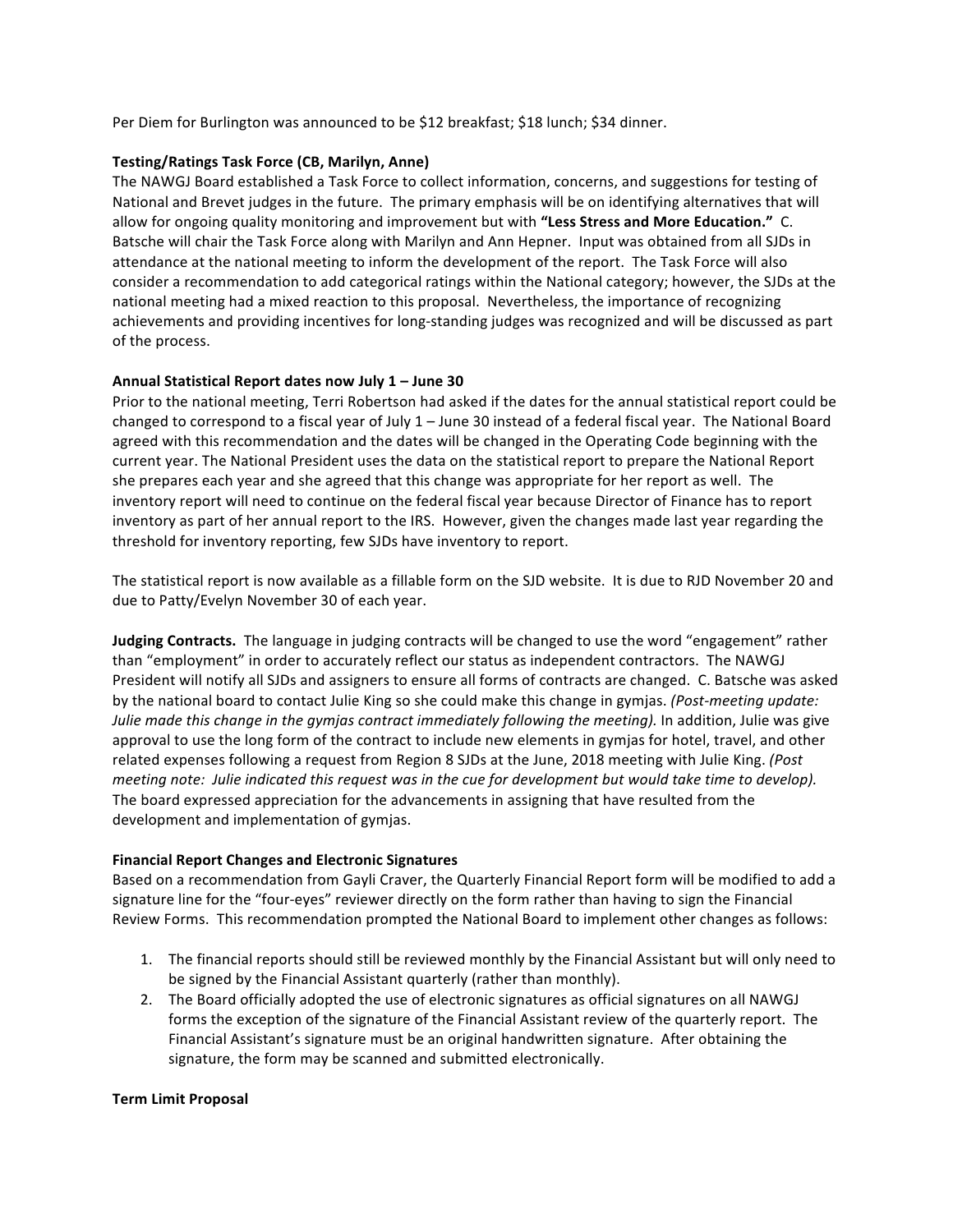A term limit proposal was reviewed by the National Board. Changes were suggested to the proposal. These changes were to be discussed during the Sunday meeting of the board (following the SJD Workshop). The proposal applied only to RJDs and SJDs in the first phase. A proposal for term limits of the National Board and SGBs will be initiated at the January, 2019 meeting.

Unofficial summary of term limit proposal: In addition to implementing term limits, the proposal also aimed to adjust the election cycle so that new RJDs and new SJDs were not elected in the same year. In order to accomplish both objectives, the proposal extends the terms of existing RJDs to six years (one time only). As proposed, all current SJDs and RJDs will be eligible for one additional term following the term they are currently fulfilling regardless of how many terms they have previously served. Board members who are currently fulfilling a partial term, e.g., Mississippi SJD, will be eligible for two complete terms. (Post-meeting note: The National Board approved the term limit proposal at its Sunday meeting. The change requires a *change in the Constitution and Operating Code. A telephone conference call will be conducted in August to approve these changes and then the proposal will become effective. Please see the official proposal that was approved after the National Minutes are posted on the NAWGJ website to make ensure the information in these minutes is accurate).*

# **2019 National Symposium and SJD Workshop**

The NAWGJ National Symposium (along with the National Board Meeting, SJD Workshop, and new SJD workshop) will be held the week of July  $8 - 14$ <sup>th</sup> at the Renaissance Hotel in Fort Worth, Texas. The New SJUD Workshop will be on Wednesday morning (new SJDs will need to arrive on Tuesday). The SJD workshop will begin on Wednesday afternoon and conclude Thursday by 1:00 p.m. Symposium will begin on Thursday afternoon/evening. 

A Request for Projects (RFP) has been developed to seek new educational projects for the Symposium and NAWGJ website. All SJDs are asked to disseminate the RFP widely and to encourage their judges to submit projects (see RFP announcement for details). Winners will be recognized at the National Symposium.

All SJDs are asked to work with their governing boards to offer incentives for judges to attend the National Symposium, e.g., payment of registration fees, financial support, etc. The National Board will offer 8 scholarships to support judges who attend Symposium—an application form will be distributed by the Helping Hands Committee. SJDs will be asked for input on applicants from their state.

#### **Green Flag Award**

A new award, the Green Flag Award, will be developed to recognize judges who make significant contributions to NAWGJ and to the enhancement of judging. In contrast to the Lifetime Member and Hall of Fame awards, this award will be directed toward mid-career judges who have demonstrated leaderships, innovation, and initiative. The criteria will be developed by the Awards Committee and approved for dissemination at the January Board meeting.

#### **2018 Regional Symposium: Athens Georgia**

The theme of the 2018 regional symposium will be "Survivor" to recognize those who have survived and/or are in the process of surviving testing. The schedule/topics were reviewed and revised. Cookie is in need of clinicians and floor station games/activities for athletes. She will follow up with email requests to SJDs.

#### Safe Sport/Background Screening Issues of NAWGJ Members

NAWGJ is seeking legal counsel advice on procedures SJDs and Assigners should follow when a NAWGJ member is not approved by Safe Sport or gets a red flag on background screening.

#### **National Website Director**